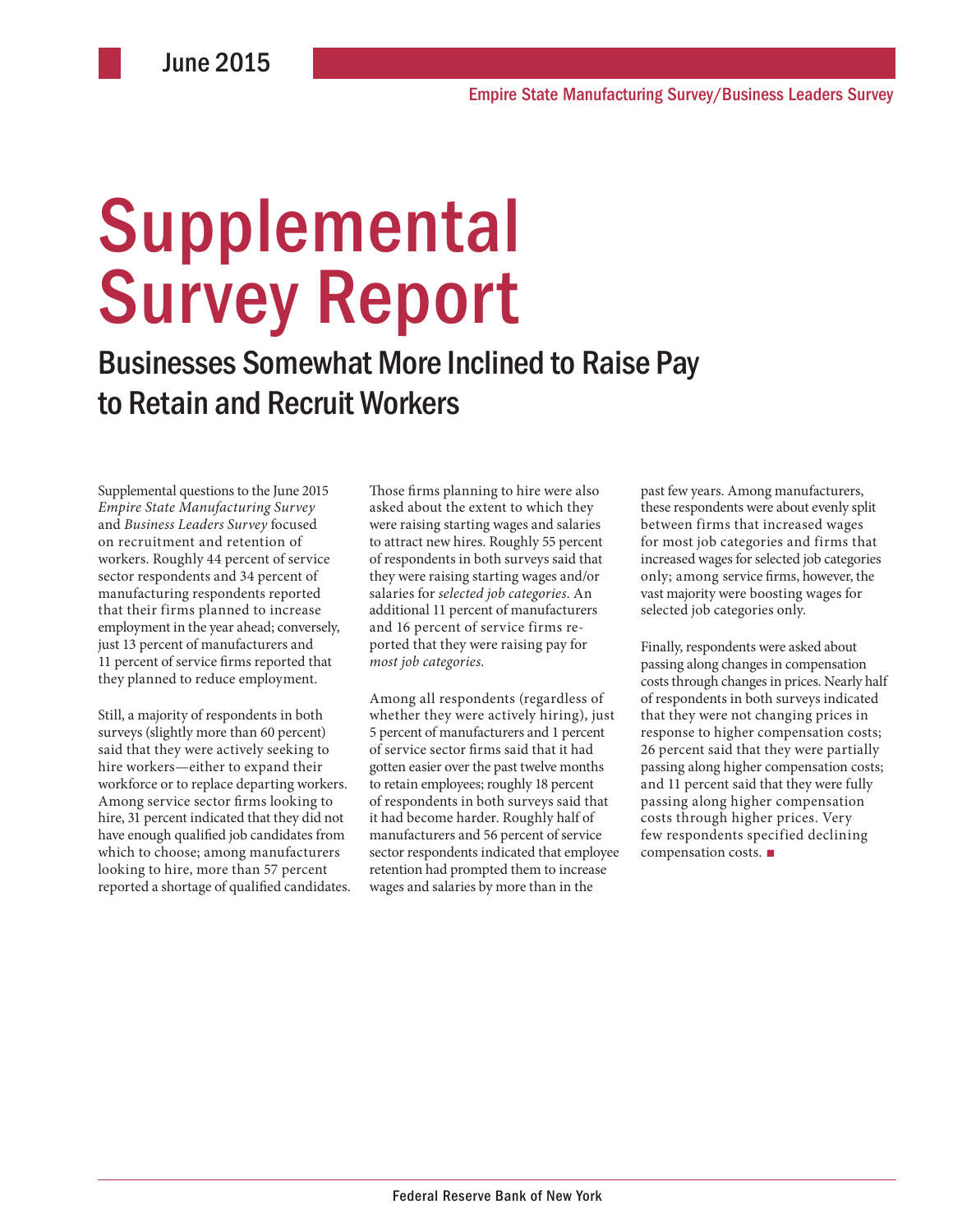## Supplemental Survey Report, continued

## QUESTION 1

**Do you expect your firm to increase employment, leave employment unchanged, or decrease employment over the next twelve months?** 

|                 | <b>Empire State</b><br><b>Manufacturing Survey</b> | <b>Business Leaders</b><br><b>Survey</b> |
|-----------------|----------------------------------------------------|------------------------------------------|
|                 | <b>Percentage of Respondents</b>                   |                                          |
| Increase        | 34.0                                               | 44.3                                     |
| Leave unchanged | 53.4                                               | 45.0                                     |
| Decrease        | 12.6                                               | 10.7                                     |

#### QUESTION 2

**Is your firm actively seeking to hire workers, either to increase employment or to replace departing workers?**

| Yes            | 60.2 | 62.8 |
|----------------|------|------|
| N <sub>0</sub> | 39.8 | 37.2 |

**Questions** 2A **and** 2B **below were asked only of those who responded yes to question** 2**.**

#### QUESTION 2A

**In general, do you currently have enough qualified job candidates from which to choose to fill job vacancies?**

| Yes                                 | 8.2  | 22.2 |
|-------------------------------------|------|------|
| Yes, except for some job categories | 34.4 | 46.9 |
| No                                  | 57.4 | 30.9 |

#### QUESTION 2B

**Which of the following best describes the changes you have made to starting wages and/or salaries to attract new hires?**

| Raising starting wages and/or salaries for most job categories          | 11.3 | 16.0 |
|-------------------------------------------------------------------------|------|------|
| Raising starting wages and/or salaries for only selected job categories | 56.5 | 54.3 |
| Not raising starting wages and/or salaries                              | 32.3 | 29.6 |

#### QUESTION 3

**Over the past twelve months, has retaining employees become easier, remained unchanged, or become harder?**

| Easier    | 4.9  | 0.8  |
|-----------|------|------|
| Unchanged | 77.7 | 80.9 |
| Harder    | 17.5 | 18.3 |